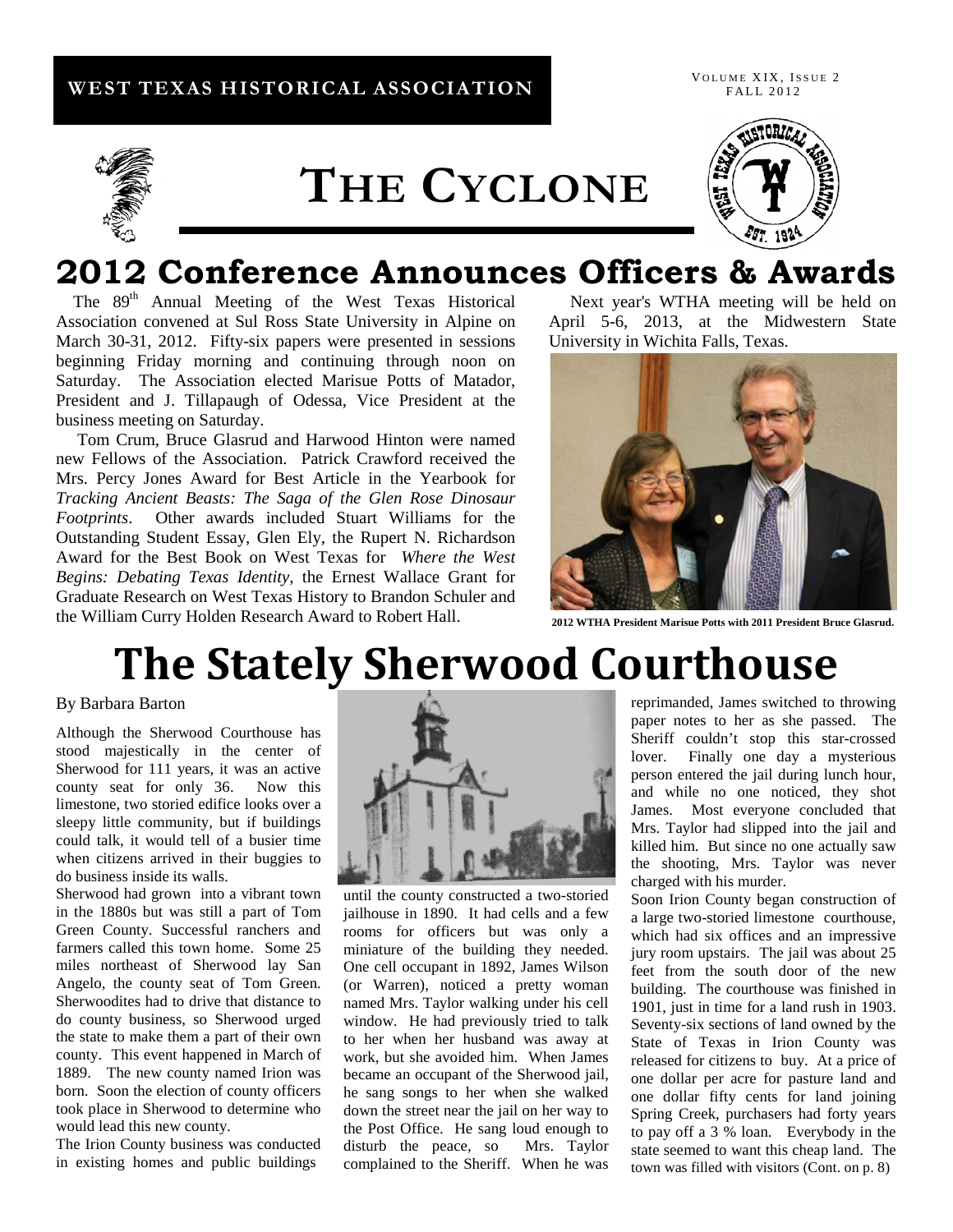## **From the President**



Hello WTHA Members,

 It is an honor to serve as president of the association this year. Since the outstanding conference in Alpine at the end of March, 2012, the most exciting thing I've learned is that WTHA members are everywhere. One such member caught me parked in the driveway to his ranch while I was writing down the text on a Mackenzie Trail marker. Whether arm-chair historians, boots-on-the-ground researchers, or professional historians, we are "kindred spirits," as another member pointed out recently at the Spur arrow dedication of the Quanah Parker Trail.

 Perhaps the most surprising thing I've learned is how complex a simple organization like ours is. As I have been exposed to the inner workings of this group, I have been impressed with the unselfish contributions that are made to keep the organization running smoothly. Our Executive Director does a wonderful job of keeping us informed of events happening in our broad region and taking care of the everyday business. He guides the officers and committees dealing with finance, yearbooks, a newsletter, a website, West Texas history, awards, and the social media, among others. As one conference ends, the planning for the next one is almost complete.

 A third amazing item I have learned is that one may attend a history conference every weekend and still miss some. April and May were two fantastic months filled with history conferences and projects as I promoted WTHA and made many new friends. Old friends from the Midland Archeological Society invited me to the Southwestern Federation of Archeological Societies meeting at Iraan where I heard papers given by several WTHA members. The next weekend, J. Tillapaugh invited me to the Petroleum Museum in Midland to hear some very interesting papers delivered by the Permian Basin Historical Society. That time of fellowship with history buffs was followed by Bob Alexander's invitation to come to the Scurry County Museum in Snyder for a seminar on Texas Justice, where I had the pleasure of sitting on the coat of Donaly Brice (by accident.) Naturally, I had to come home from each meeting with a book or two.

 Our WTHA sessions at the New Mexico Historical Society's conference in Santa Fe were well received with papers from several WTHA members. We took some good-natured ribbing from our neighbors to the west. It seems they are still sensitive about the Texan-Santa Fe Expedition and a few other little episodes in our history. It was all in fun, though, and they seemed delighted with our interest in their centennial celebration.

 Also in May, several WTHA members assisted Sam Watts with his second inquiry into the location of the Battle of Blanco Canyon and utilized the research facilities at the Southwest Collection in the pursuit of clues. Personnel at the SWC have been extremely helpful also in finding sources for historical commissions to use in documentation for the Quanah Parker Trail. Twenty-six counties in the Texas Plains Trail region have completed their documentation on the presence of Quanah and/or the Comanches and forty-one giant arrows have been placed to draw attention to that historical significance. These arrow dedications present excellent opportunities for me and our Executive Director Tai Kreidler to visit with WTHA members and recruit new ones. At Spur he had an inquiry from a member about purchasing a full set of yearbooks!

The  $90<sup>th</sup>$  Annual Meeting in Wichita Falls on April 5-6 is shaping up as a trail-blazing conference that will include presenters, not only from West Texas, but also from Oklahoma, New Mexico, East Texas, and the Big Bend. Troy Ainsworth, the program chairman, has already received his first proposal for a paper, "The Jones-Plummer Trail." So save the date and plan to join us on the Old Western Trail for the spring roundup!

### **Looking Back . . .**

**Excerpts from "The 1926 Meeting" by John R. Hutto, published in the 1926**  *West Texas Historical Association Year Book.*

 The West Texas Historical Association which convened in Abilene, May  $6<sup>th</sup>$  of this year met under weather conditions unfavorable to a representative attendance. Rain fell the day before and throughout the morning session, and though the attendance was confined to local people and to those who came by train, about 100 were present. . . .

 Judge R. C. Crane's criticism of Miss Scarborough's book, *The Wind*, showed his thorough knowledge of pioneer conditions in the West. He thinks the author does injustice to the early settlers, especially to the cowboys. Objection was also made to the author's continued reference to the excessive blowing of the wind, but some of the ladies present took issue and insisted that the wind does blow in Western Texas. The Association was also favored by an address from Dr. John C. Granberry of the Texas



Marisue Potts, Matador **Quannah Parker Trail Arrow in Lubbock.**

Technological College at Lubbock. Dr. Granberry discussed the necessity and possibilities of a West Texas historical association.

 Law and order in the West during the early period was discussed by Judge Fred Cockrell. . . . The nature of the cases filed in court during the early days was usually for cattle theft or for murder. There was some land litigation, but the cattle man was usually fair minded and was disposed to settle his troubles amicable if possible. There was little of the ruffian spirit that so often characterized military posts and buffalo camps. Arms were rarely carried, except for killing game. Yet, after killing Judge Morris on the bench at Seymour by the Bill Brooks gang, the court and prosecuting attorneys usually went well armed. Many were of the type of Judge C. V. Cockrell [the presenter's father] who held court during the week and preached in the same building on Sundays.

 The Association accepted a very hearty invitation from Stamford . . . to meet there for the 1927 session. The program under consideration is to be the best yet rendered by the Association.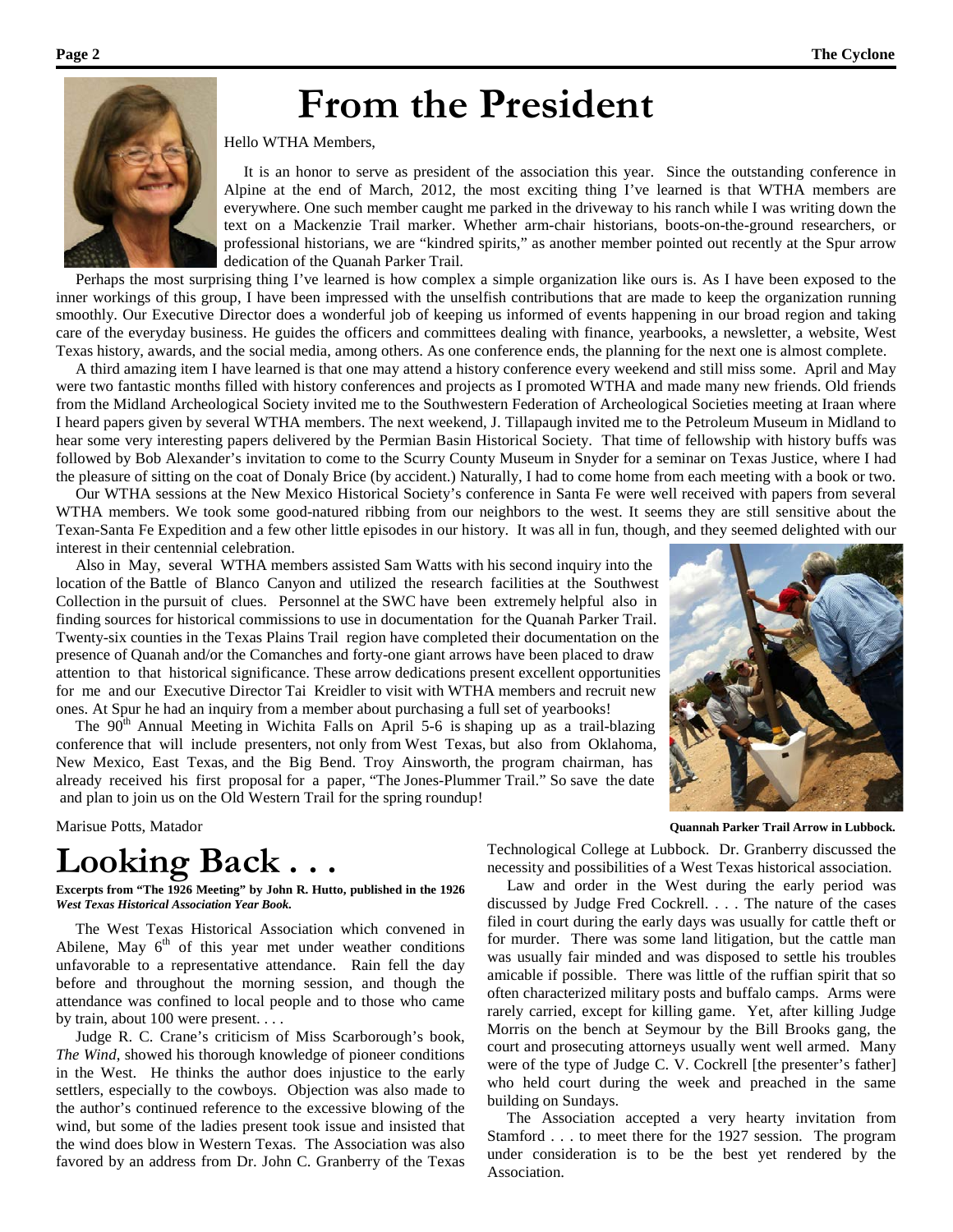## Jim Shaw, The Delaware

#### [*Condensed from the 1927* Year Book.]

 It is a far cry from Tammany Hall to Jim Ned Creek in Coleman County. Yet the same Indian confederacy furnished both names; Tammany Hall after Tamenend, a great chief of the Delaware during the period of the Anglo-American colonies, and the creek after a famous scout of the same name. The ancestral home of the Delaware is the basin of the river that bears their name. They belonged to the great Algonquin family; and, since they occupied the central home from which most of the cognate tribes had diverged, other Algonquin Indians the respectful and affectionate title of "grandfather."<sup>1</sup> Through the combined pressure of white men and their red neighbors, the Delaware groups were pushed westward and ever westward, first to the headwaters of the Allegheny, thence to Eastern Ohio, and thence across the Mississippi River into the Spanish country. It was about 1789 that a part of them, with the permission of the Spanish government, located in Missouri, and afterward in Arkansas. Those who located in the Southwestern region were closely tied with the Shawnees. By 1820 two bands, composed altogether of some 700 souls had located in Texas. However, it seems that few if any of the members of those bands remained in Texas; for in Houston's second administration, when he needed some trusty scouts to enable him to establish terms of peace with the hostile tribes of the Red and Brazos region, he called on former Governor Butler, of South Carolina, then United States Indian Agent among the Cherokees in the Indian Territory, to send him aid. Governor Butler dispatched Jim Shaw and John Conner, Delawares, with their parties to his assistance.  $2$  From this time on the story of the Delaware scouts is inseparably linked with the history of the Indian relations of the Republic of Texas, as well as with that of the United States government in Texas after annexation. There was scarcely an Indian council held but that the Delawares were present as interpreters, few scouts were ever sent out except they guided them, and scarcely a single Indian agent or diplomat made a journey to the wild tribes without the protection and guidance of faithful Delaware scouts.

By Rupert N. Richardson



they were universally accorded by all the **depicts Baron von Meusebach passing the peace A sculpture in Fredericksburg by Jay Hester pipe to the Comanche Indians.**

 Of the Delawares in Texas, three stand out as prominent and picturesque figures, not only because of the adventures and romance associated with them but because of the inestimable contributions they made to the advancement of civilization through their aid in the pacification and conquest of the wild border tribes. Although he was less prominent among his people than John Conner, Jim Shaw has been chosen as the subject for treatment in this paper. Conner was the leader of his tribe, and evidently acquired property; Shaw, on the other hand, remained to the end a scout, a man who performed great tasks himself, but who does not appear ever to have directed the efforts of others to any great extent.

 We cannot say where Shaw was born, but we do know that in 1841, when President Lamar's ill-fated Santa Fe expedition made its way along the upper Red River region, Jim was then a grown man and had established contacts with the Indian tribes of that region and knew its topography to perfection. However, it must not be understood that he accompanied the expedition; indeed, if he or other scouts of his ability had guided it its history might have been far different. But in 1843, after Shaw had been sent to Texas to aid President Houston, he, together with John Conner and Jim Second-Eye (all Delawares), was appointed by President Houston as guide and interpreter for an expedition to secure a treaty of peace with the Comanche. Col. J. C. Eldridge, Commissioner of Indian Affairs of the Republic of Texas, directed the expedition and he was accompanied by

Hamilton P. Bee. As the Eldridge party approached the vicinity of Red River they observed that the trail of the Santa Fe party, which they had been following, turned sharply to the west in the direction of a strip of timber which, as Shaw explained, was the Wichita. Here the Delaware related to Mr. Bee how some two years before he had happened to be in that vicinity when the Santa Fe party passed. He showed him the very copse of timber where he stood and watched the party make the fatal error of taking up the Wichita under the delusion that it was the Red. "If I had not been afraid," said Shaw, "I would have gone to their camp, and I could have guided them to a road that would have taken them direct to Santa Fe."<sup>3</sup> Shaw told the Eldridge party a great deal about the streams of the country and appeared to be thoroughly acquainted with that region and the plains to the northwest.

 In the autumn of 1843 Shaw appears again, this time as interpreter at the Indian council at Bird's Fort, on the Trinity; and in December of the same year he and Conner went with a small party with a commission from Pierce M. Butler, United States Commissioner, to Pa-ha-eu-ka, head chief of the Comanche Nation, the party taking with them a pipe of peace and an invitation to the chief to attend a council on Red River. The chief had just lost a favorite son, killed in battle, and according to the custom of his tribe, he would attend to no business but would stay in mourning until the grass came again.<sup>4</sup> We are not furnished with the details about this journey, but one is inclined to conclude that it was a dangerous business for a party consisting of only three or four Indians and one white man to go to the lair of a gruff old savage chief under these conditions.

 However, Shaw and others evidently got back from the Comanche village safe and sound, for in May 1844, he and Conner were acting as interpreters at the great Indian council and treaty convention held at Tahwahkano Creek, below where the city of Waco is now located. At this council Jim, incidentally, was used to identify a certain young Indian who was being taken to task in the presence of all the council for horse stealing. The Delaware scout evidently knew personally practically all the chiefs of the nine or ten tribes represented, not to mention the dozen warriors. 5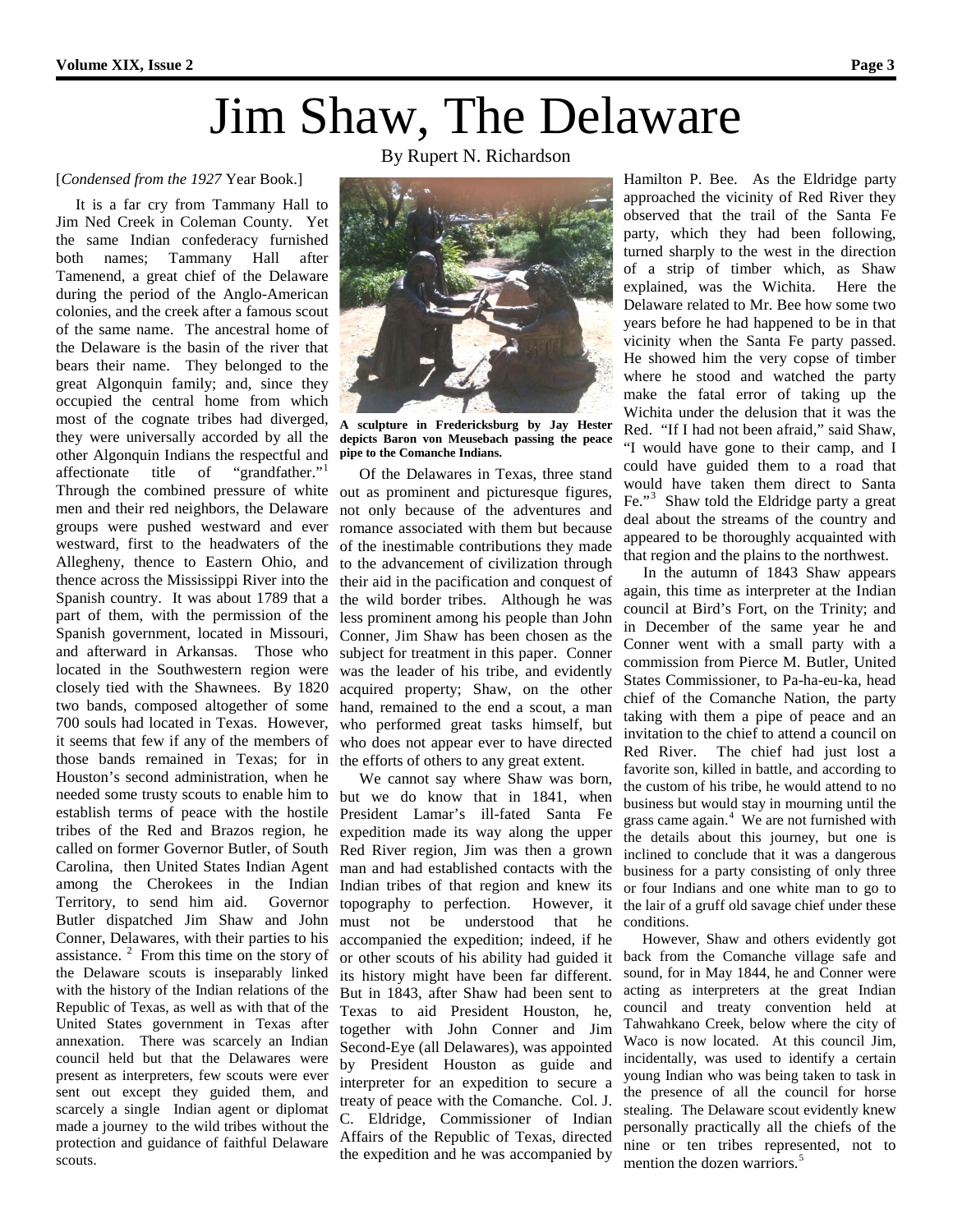the same year, Shaw and Conner left the San Saba in August 1845. In the company trading house on Tahwahkano Creek with of Benjamin Sloat, Texas Indian Agent, instructions from Houston to find the and two other white men, Shaw went to the Comanche wherever they might be and bring them in for a general council. They had not attended the council held in May preceding. This journey took the Delawares to the upper Clear Fork of the Brazos. The Comanche received them hospitably, but manifested considerable indifference about going down the Brazos for a council. While the Delawares were the guests of the their riders had been slain. It is interesting Comanche, a humorous thing happened that illustrates the high tension that prevailed generally along the Comanche frontier. Some of the horses that belonged to Shaw and Conner had strayed away from their grazing grounds near the village. A young man, who was hired by them for have been accepted as a matter of course. the purpose of caring for the horses, went out to look for them. While he was out a company of young Comanche braves held a parade near their village preparatory to going on a raid into Mexico. In the course of his quest for the horses, the young man chanced to climb a hill from which he had a view of the Comanche parade grounds. He saw the hostile demonstration, understood their nature, and concluded that the savages had slain their guests and were holding a celebration in honor of the occasion. So, without making any further investigations, he set out straightway for the peaceful Indian villages down the Brazos with all the speed his horse could make. At the Kechi and neighboring villages down the river he was causing consternation by his report that the Comanche were on the warpath and might be expected to swoop down on their weak Indian neighbors at any minute, and his fright might have caused any amount of disturbance, but the fact that the two Delawares and their Comanche friends came down promptly and set things aright.<sup>6</sup>

 A chronological account of our Delaware Indian during the period of his service on the Texas frontier from 1844 to about 1858 would grow tiresome through the very repetition of accounts of dangerous tasks performed. And, furthermore, the accounts we have collected would not enable us to do this without leaving certain gaps in the story. However, there are certain experiences that must be given notice if we are to appreciate his intrepidity, resourcefulness, and sterling worth. Perhaps the most dangerous

 In the late summer or early autumn of an affair at the Comanche village on the village of Mope-chu-cope. This chief and his braves were friendly and entertained their guests with the best fare that Comanche hospitality could provide. The horses of the visiting party strayed away and Shaw went after them, it being feared that they would turn up at some frontier post and cause the officials to think that that these agents and Indian runners frequently worried about their horses getting away and returning to the post and causing alarm. The fact that they actually underwent dangers every day does not appear to have troubled them and seems to



predicament Jim ever wiggled out of was little party at night and kill them before the While Shaw was away, the attitude of the Comanches changed, and his return did not improve matters. Buffalo Hump, another Comanche chief, and his party came in after a few days and it seems that their arrival tended to add to the general unfriendly attitude. They began to place guards about the tents of the visitors at night, and when the party proposed to leave they forbade it. A council or two was held and the cause of the difficulty was brought to light. During the preceding winter a small party of Delaware hunters had killed three Comanches on the Saint Mark. Now, none of the Sloat party had had anything to do with that, but Shaw and his brother Tall-Man (the latter had happened into the Comanche village with goods to trade) were Delawares; and hadn't good Comanche blood been shed by Delawares just a few months before. Thus it was decided that they must have the blood of these Delawares, and possibly that of the white men as well, added for good measure. Indeed the families of the slain Comanches were in camp, and they and their friends were making it difficult for the chiefs to restrain the young braves. After more councils were held the chiefs informed the party that unless they made some presents to the relatives of the slain men, these relatives would steal on the

chiefs could interfere and stop it. But the cool-headed agent and his Indian companions did not lose their poise. If they should yield too readily the Indians would exact too much of them in the way of presents. So they pretended to be indifferent and bargained with the Indians in good horse-trader style. Finally, as Sloat put it:

 "Myself and Shaw Counzulted each other about the matter some time before we gave them eny satisfaction about the trouble which they got very imptient when we agreed to make the same presents if that would settle it forever which agreed it would . . . ." Fortunately Tall-Man had the goods at hand and the party bought their way to freedom with goods which Sloat listed as follows: " $6\frac{1}{2}$  yds of square cloth, 4 butcher

knives, 4 papers of paint, 4 looking glayses, 8 plugs of tobacco, 4 pound of powder, 8 bars of lead, 4 conton handkerchieff."<sup>7</sup>

 Notwithstanding these occasional misunderstandings he had with the Comanche, Shaw had a great deal of influence with that nation. They trusted him and on more than one occasion expressed a preference for him over white men and other Indian scouts. Buffalo Hump once told Houston that any time he wished a conference with him just to send Jim Shaw to the plains after him; Shaw could find him, he said. On another occasion one of Mope-chocope's wives ran away. The chief had an idea that she went to the settlements, since at that time he was camped on the Colorado above Austin. He was much disturbed, for he loved his wife still in spite of her waywardness. So he sent in a runner with the request that notice be sent to all frontier points and that every effort be made to apprehend her. She must not be touched or harmed by anyone, he said; and when she was found, they should notify Jim Shaw. He would get her wherever she might be and take her safely back to her husband. Though it may not be a compliment to other scouts of the frontier it is a tribute to Jim that the wily old Comanche preferred him for such an undertaking.<sup>8</sup>

 However, there were those who charged our favorite Delaware with gross misconduct. John H. Rollins, United States Indian Agent for Texas, in 1949, wrote in complaining fashion to Orlando Brown, Commissioner of Indian Affairs at Washington, that he was finding it wellnigh impossible to secure efficient scouts for his work among the wild tribes. Jesse Chisholm, the famous Cherokee scout had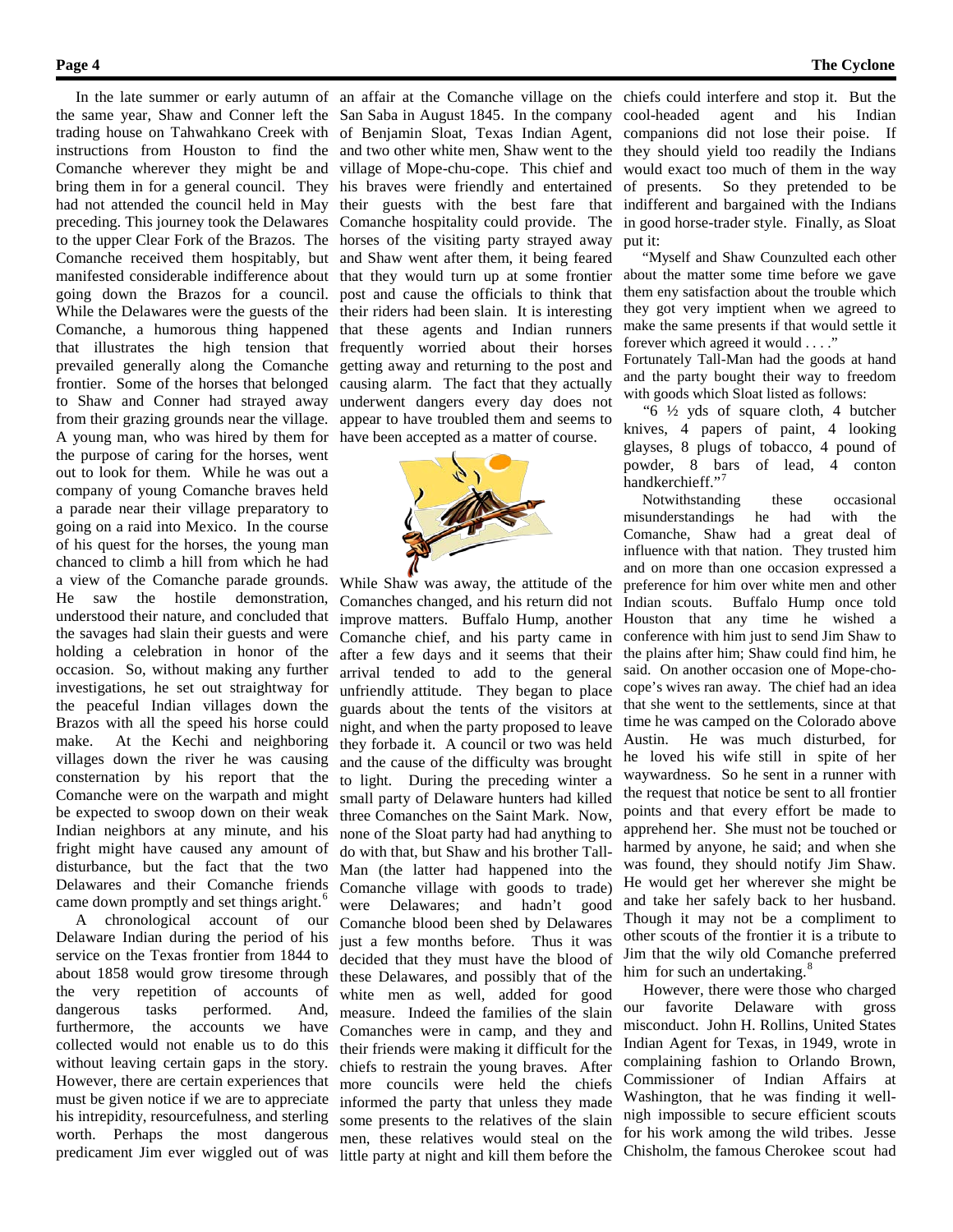removed to Arkansas; Jack Harry, an excellent Delaware, had died of cholera the year before; John Conner was working for a trading company for six-hundred dollars a year, and the government would not allow Rollins but five hundred fifty to pay his scout and interpreter; Jim Shaw, interpreter for Major Neighbors, the late agent, was at a military reservation on the Brazos River at a salary of six hundred dollars per annum; and, furthermore, he would not have Shaw if he could get him, for he knew him well. He was not to be relied upon, being "both a knave and a drunkard."<sup>9</sup> However, in considering this estimate of Shaw's worth we must in fairness to the Indian take note of the fact that Rollins' attitude seems to have been to find something wrong with everything that his predecessor did. The fact that Jim had been guide and friend to Major Neighbors may have been sufficient within itself to prejudice Rollins against him.

 Furthermore, the Indian who could boast of a fine gun presented by Sam Houston for faithful service, the Indian who had the utmost confidence of men like Thomas J. Western, Superintendent of Indian Affairs of the Republic of Texas, and Robert Neighbors, the scout so highly regarded by Hamilton P. Bee and S. P. Ross, the man whom buffalo Hump favored and Mope-cho-cope would trust with his wife, needs no special brief in his defense before the bar of history.

 However, it is true that Shaw was somewhat addicted to the vice that cursed so many of his race. The most interesting account in this connection comes to us from the German scholar Roemer, who traveled extensively on the Texas frontier in 1846 and 1847. Roemer was with Baron von Meusebach, who, accompanied by Major Neighbors and the indispensable Delawares, was exploring the San Saba country with the idea of establishing a colony of German immigrants. One night when they were in camp high up on the San Saba near the old Spanish Mission where Menard now stands, the learned German was frightened out of his wits by awakening from his first doze of the night to see, in the dim light of the campfire, the form of an Indian crouched almost over him. After the instant of horror had passed Roemer collected his senses enough to realize that an Indian at night was like lightning—the flash you live to see never hurts you. The savage turned out to be a perfectly peaceful fellow and none other than Jim Shaw's servant. He explained that his master could not "enjoy the peace of the night" and was sorely in need of a little fire-water. The firewater was supplied, and we may suppose that Jim found the "peace of the night."

word picture of Shaw that we have. In and was killed.

describing the party as they left Fredericksburg in February 1847 for the San Saba country, he says, in substance:

 "At the head of our party, on a beautiful American horse, rode our Delaware chief, Jim Shaw, a six-foot, handsome man. As one looked at him from the rear he had an entirely civilized appearance in his dark stylish coat, which he had purchased in a clothing store before leaving Austin, and his black, halfmilitary, stiff-cloth cap. But as one looked at him from the front one observed the features and the brown skin of the Indian. Furthermore, one observed on close inspection that the European dress was not complete, for the leggings of deer-skin made up his dress below the coat."

 One night on this journey, after the Germans had started a *singen-sang* , Shaw entertained them with some Delaware music. As he lay on his back and struck his abdomen with the palm of his hand tones came forth in rhythmical bursts which the Indians thought good, but which the Germans were not sufficiently cultivated in Indian music to appreciate.

 In 1854 we find Shaw on the upper Brazos, in what is now Young County, with his family. It seems that he accompanied Captain Marcy on his expedition locating the Indian reservations for which Texas had voted lands. At any rate he had been employed at Fort Belknap, and W. B. Parker, who accompanied Marcy on that expedition, referred to him as "our quondam friend." At this time Parker visited Shaw's camp and was impressed with the evidence of civilization he saw about the place. Although Jim was leading a Gypsy life with his wife and two children, there were two cats and some barnyard fowls suggestive of the home of white people. Most interesting was a mosquito bar in the tent and a fine side saddle for Shaw's wife. Shaw stayed in the Fort Belknap vicinity, and as late as 1858 we hear of his scouting for expeditions. In that year he impressed S. P. Ross, whom he accompanied on an expedition to the Red River country, with his dependability and wonderful knowledge of the country.

 This German writer also gives us the best house he expected to live in, he fell off of it But it is in the death of this faithful Indian that fate worked an incident that in its irony can scarcely be paralleled. This resourceful man who had escaped a thousand dangers, who had traversed Texas from the Canadian to the Gulf, who had faced the fierce Comanche both as an unarmed diplomat and as a scout for military forces on dozens of occasions, who had been connected with practically every frontier expedition for a period of nearly twenty years, met his death in a commonplace accident. While building a

 Perhaps it is a questionable practice for the historian to moralize, but our subject here offers a tempting opportunity. Shaw was born and bred an Indian and an Indian he died. We can catch a glimpse of poetic justice in the fact that he was killed in the environment of the white man. The frontier was passing forever, and with it the opportunity for service for men of Shaw's type. In the wilderness and on the plains, in the midst of the elements, wild beasts, savage men and primitive conditions, Shaw could survive; but the trappings of civilization overcame him.

<sup>1</sup> Hodge, Frederick Webb. *Handbook of American Indians*. Washington, 1907, p.1385.

<sup>2</sup> Robert S. Neighbors, Special Indian agent, etc. at San Antonio to Chas. B. Mix, acting agent of Indian affairs, Washington, D. C. July 22, 1853. J. O. L. R. (No number). University of Texas photostat copies of papers of the U. S. Indian Bureau.

Testimony of Hamilton P. Bee in the Greer County Case. Office of the Supreme Court of the United States, Transcripts of Records, Number 3 Original: The United States Complainant, vs. The State of Texas, in Equity, Vol. 1, October Term, 1894, p. 939. <sup>4</sup> "Talk sent to Pa-ha-eu-ka head chief of the Comanche Nation, by P. M. Butler, U. S. Commissioner, December 11, 1848. (Place where

written not stated.) O. I. A. L. R. W-145. University of Texas photostat copies of the papers of the U. S. Indian Bureau.

<sup>5</sup> Proceedings of the Council at Council Grounds, Tahwahkano Creek, Monday, May 13, 1844. MS in the papers of the State Department of the Republic of Texas, Indian Affairs, 1844-1845.

<sup>6</sup> Report of John Conner and James Shaw, (written) and witnessed by Daniel G. Watson, October 2, 1844. MS in papers of the State Department of the Republic of Texas Indian Affairs, 1844-1845.

<sup>7</sup> Report of S. Sloat, July 12, 1845, MS State Department of the Republic of Texas, Indian Papers 1844-1845.

<sup>8</sup> L. H. Williams, Indian Agent to T. J. Western, superintendent of Indian Affairs, June 23, 1845, MS State Department, Indian Affairs, 1845-1860.

<sup>9</sup> John R. Rollins to Orlando Brown, Commissioner of Indian Affairs, November 0, 1849. O. I. A. (no number). University of Texas photostat copies of the papers of the U. S. Indian Bureau.

<sup>10</sup> Roemer, Dr. Ferdinand, Texas, Bonn, 1849, 285 ff.



*Rupert N. Richardson (1891-1988) helped found the West Texas Historical Association in 1924 and served as editor of the* Year Book *from inception until his death. He began teaching at Simmons College(now Hardin-Simmons) in 1917 and remained* 

*associated with the university until his death. A well respected historian, he also was a fellow of the Texas State Historical Association and served as president in 1969- 1970.*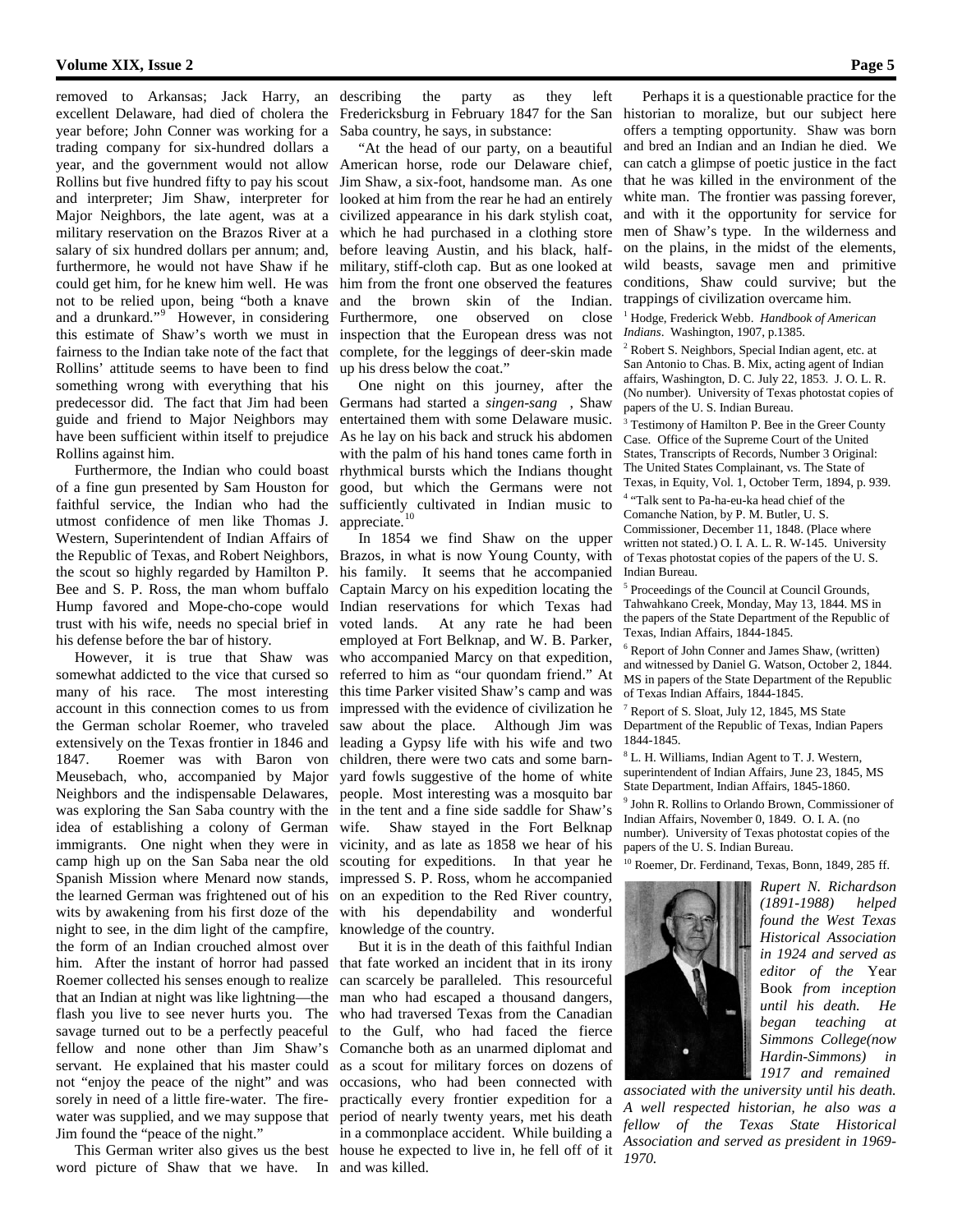### News Around West Texas

**Bill O'Neil** was sworn in as the State Historian of Texas on August 22, 2012. He took the oath of office at the governor's reception office. O'Neil was also presented with a lifetime achievement award at the recent annual meeting of the Wild West History Association in Prescott, Arizona. In addition, he is working on an Arcadia book to be called *West Texas Cattle Kingdom* that will be published next spring.

**Billy Hathorn** has retired from Laredo Community College effective May 31, after twenty-four years as instructor of history and government. His Ph.D. is from Texas A&M University and he previously taught at Campbellsville University in Kentucky. His latest publication, "Otto Passman, Jerry Huckaby, and Frank Spooner: The Louisiana Fifth Congressional District Campaign of 1976" has been accepted in 2013 by *Louisiana History* in Lafayette.

**Joe Specht**, **Glenn Dromgoole** and **Jay Moore** are working on an Abilene anthology. As Joe Specht says, it will be "something along the lines of the Literary Cities Series that TCU Press publishes." "The focus of the anthology continues to be telling Abilene stories. We'll be using excerpts from memoirs, newspapers, histories, along with poems, songs, and the like to capture the flavor of the Key City from its beginnings to the present.

The University of Oklahoma has published **David Murrah**'s *C.C. Slaughter: Rancher, Banker, Baptist* in soft-cover. The new book, originally published by the University of Texas in 1981, includes new photographs and a foreword by C.C. Slaughter's greatgreat-granddaughter Cynthia Slaughter Pattison.

Two books are being published by the **National Ranching Heritage Center** this summer. The first is *Viento* by **Dr. Scott White**. The book is the culmination of three years of research

and interviews about ranching and wind energy. The second book has a working title of *Getting by in Hard Times: Letters from the Pitchfork Ranch during 1938-1939* also by Dr. Scott White. The book is based on letters between the Pitchfork ranch manager, Virgil Parr, and the owners, Eugene and Gates Williams. The correspondence during the two years at the end of the Depression covered topics ranging from government programs and the grasshopper infestation to the governor's race in Texas and the beginning of the war in Europe. Both books will be for sale in the NRHC's Cogdell's Store or on their website.

**Diana Hinton**'s article "The Seventeen-Year Overnight Wonder: George Mitchell and Unlocking the Barnett Shale," appeared in the June issue of *Journal of American History*. The article started out as a paper for the WTHA meeting in 2011.

**Bill Neeley** who authored a book on Quanah Parker is selling shares for his biography of Juan Seguin and for his screenplay on Quanah Parker. Those who are interested can contact him at [billn@fidnet.com](mailto:billn@fidnet.com) or 580-284-4639.

**Joe Specht** has been named the 2011 recipient of the East Texas Historical Association's Chamberlain Best Article Award for "Oil Well Blues: African American Oil Patch Songs."

**Leland Turner**, formerly of the history department at Southwestern Oklahoma State University in Weatherford, OK, has accepted a position as Associate Professor at Midwestern State<br>University in Wichita Falls, University in Wichita Texas.

The **Fort Chadbourne Visitor Center/Museum, "**The Roberta Cole Johnson Building," is now open Tuesday thru Saturday from 8:00 a.m. until 5:00 p.m. Admission is free and donations are greatly appreciated to help keep the doors open. Exhibits include Native American, Military, Ranching and Medal of Honor displays. Step inside a stagecoach and

enjoy the restoration of the fort buildings and some restored antique items from the Zappe bar and bank teller cages from the FNB of Ballinger.

### **Upcoming:**

*November 9-10, 2012* - Center for Big Bend Studies annual meeting. Every fall the Center for Big Bend Studies hosts a two-day conference in the Morgan University Center on the campus of Sul Ross State University. This year the Conference will be held on November 9-10. The conference brings together historians, archeologists, folklorists and other researchers studying the past and present of the Big Bend region and northern Mexico. Center for Big Bend Studies members will receive a registration form in the mail several weeks before the conference that offers a discount for CBBS members and a discounted price for early registration. Non-members may request a registration form by calling (432) 837- 8179, faxing (432) 837-8381, or emailing cbbs@sulross.edu.

*November 12, 2012* - John McCullough will be giving a presentation about the proposed Fort Sumner Army Air Field Museum at 5:30 pm in the Council Room at City Hall in Fort Sumner. For more information, call (806) 786-7018.

*November 16, 2012* - David B. Gracy II will discuss "The Lost Littlefield Murals" and their connection to ranching at the National Ranching Heritage Center in Lubbock, Texas, at 7 p.m., with a reception to follow. For more information call (806) 742-0498.

*February 13-16, 2013* - Southwest/ Texas Popular & American Culture Association's Annual Conference in the Hyatt Regency Hotel and Conference Center Albuquerque, New Mexico. The Association is now accepting proposal submissions in all areas. Please visit the Subject Area Chairs page at <www.swtxpca.org> for full details on the various areas and particulars on proposal requirements for each area. Please review the areas and individual requirements prior to submission.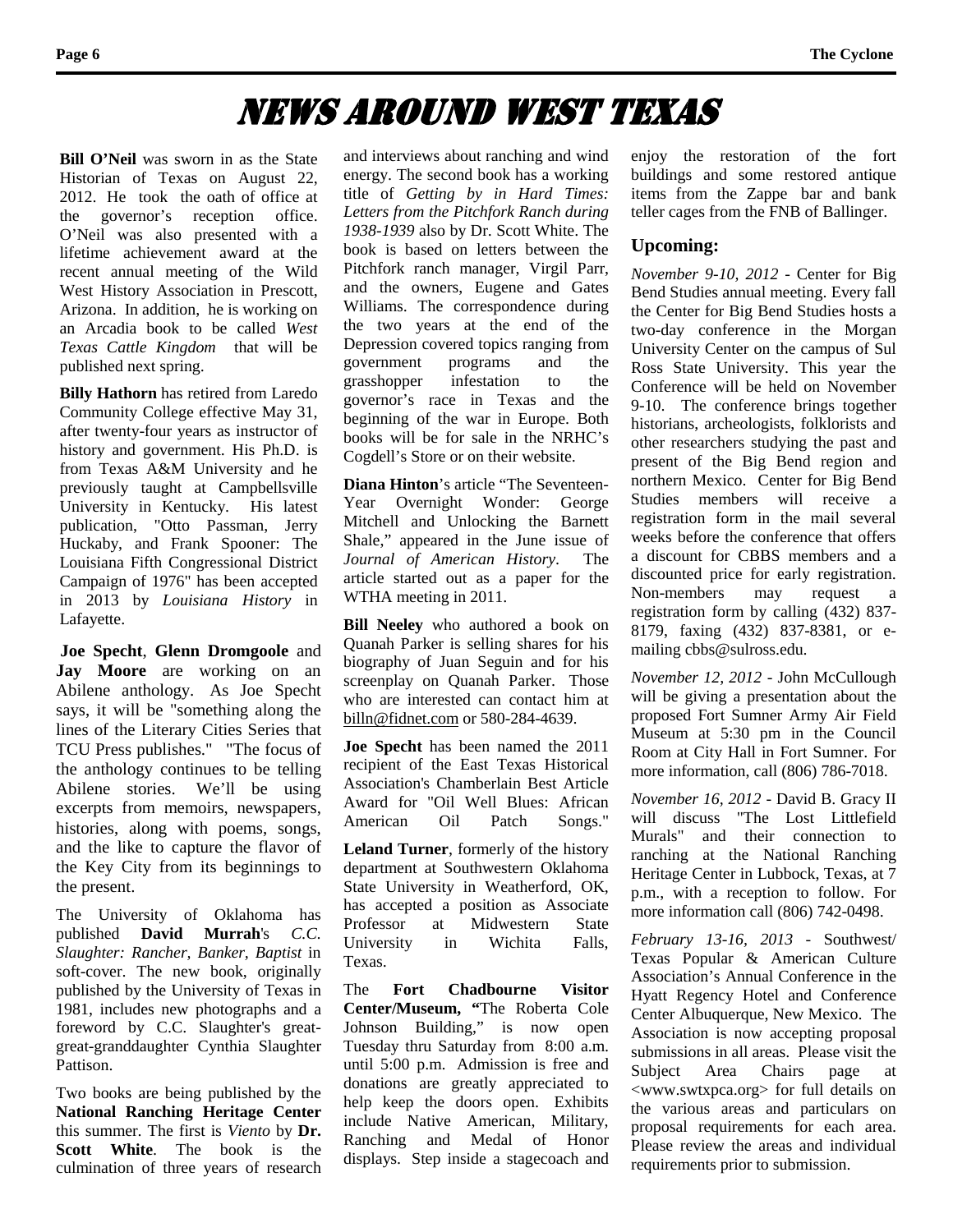*February 22-24, 2013* - Texas Cowboy Poetry Gathering. The Texas Cowboy Poetry Gathering is a two-day event celebrating the oral tradition of the working cowboy in poetry, stories, and music. Enjoy more than 50 performers in the classrooms and on the stages of Sul Ross State University in Alpine, Texas. For more information visit <www.cowboy-poetry.org>.

*March 28-30, 2013* - 97th annual meeting of the Texas Folklore Society in Corpus Christi. Send paper ideas for the 2013 meeting in Corpus Christi to Program Chair Carol Hanson at <chastan@prodigy.net> or 807 Nafus St, Cedar Hill, Texas 75104. For additional conference information, visit <www.texasfolkloresociety.org>.

*April 2-5, 2013* - Texas Association of Museums annual meeting in Beaumont, Texas. Theme for the meeting is *Fueling the 21st Century: Refining Action into Innovation*. For more information go to <www.prismnet.com/ ~tam/ContEd/annualmeeting.html>.

### **Exhibits:**

*Sep 20- Dec 15, 2012.*  **"Quanah and Cynthia Ann Parker: A Pictorial Exhibit of Their Story"**  will be on



display at the Fort Worth Central Library. The exhibit will be a significantly expanded version of the original traveling exhibit available for loan from the Lakes Trail Program. Adjacent to the Library's Gallery is the Tandy Lecture Hall which will be used for presentations on Comanche heritage. The exhibit organizers will be making tour guides available during the period of the exhibit. For additional information contact: Jill Campbell, Executive Director of the Lakes Trail Program (817-559-2288), Douglas Harman, (817-691-6322) and Clara Ruddell (214-693-5915). The Fort Worth Central Library is located at 500 W. 3d Street, Fort Worth, Texas 76102.

### **In memory…**

 **Dr. Ralph Raymond Chase** died March 16, 2012, in San Angelo, Texas. Ralph was born on Jan. 3, 1923, in St. John's Hospital in San Angelo. He completed his B.A. degree at the University of Texas in 1943. Upon joining the U.S. Navy during World War II, he was assigned to the Civil Engineering Corps and was stationed in the Admiralty Islands as the U.S. planned the invasion of Japan. After the war he entered Northwestern University Medical School in Chicago, Ill., graduating in 1951. He took pediatric training at Children's Memorial Hospital in Chicago and moved to San Angelo in 1953. He joined the late Dr. Bob Finks' pediatric practice at the Clinic Hospital, later to become West Texas Medical Associates and San Angelo Community Medical Center. He was a member of the American Board of Pediatrics, American Academy of Pediatrics, Texas Pediatric Society, Concho Valley Medical Society, Texas Medical Association, American Medical Association, Tom Green County Historical Society and West Texas Historical Association.

 **Ben Procter**, professor emeritus of history at TCU, passed away April 17, 2012, after a long and tenacious fight with Parkinson's Disease. Dr. Procter's work and research in the profession was noteworthy. His work on William Randolph Hearst has become a standard in the field, and his monographs *Just One Riot: Episodes of the Texas Rangers in the 20th Century, The Battle of the Alamo,* and *Not Without Honor: The Life of John H. Reagan* are seminal Texas history studies. He was 85.

 Dr. Procter was a life member of WTHA, but to many he was one of the "touchstones" of the historical profession. Those who knew him will always remember him as a great supporter of others' endeavors, and also an honest critic of their work. He was a rigorous teacher and expected much from his students, but in return he provided them with great instruction, a true lesson in the craft, and intense

loyalty and devotion to their careers and productivity. Ben Procter's instruction never ended with the diploma. His close friends will no doubt miss his convivial spirit, booming voice, and fellowship.

 **Alexander (Alex) Soto Cano**, a 36 year-old San Angelo native, died June 13, 2012, near Knickerbocker, Texas. In 2002, Cano won an award from the West Texas Historical Association for the best student paper of the year. Cano had been an instructor of English writing at Jiao Tong University in Shanghai, China, a position he accepted in late 2010. Prior to living in Shanghai, he and his wife, Ivonne, lived in Madrid, Spain, for a year, where they both taught English. Cano was a recipient of a Fulbright scholarship for his work in Madrid. The couple also lived for two years in Kyoto Prefecture, Japan, where they both taught English. Cano held bachelor's and master's degrees in history from Angelo State University. He graduated magna cum laude as an undergraduate. While pursuing his master's degree, he was named "outstanding graduate student in liberal and fine arts." During this time, Cano was an archivist with the West Texas Collection, serving as student archivist from August 2002 to August 2003, when he became university archivist. Cano was recently awarded a full fellowship to pursue a PhD in history at Vanderbilt University in Tennessee. He was looking forward to returning to the U.S. to be closer to his family.

### **THE CYCLONE**

*A Newsletter for members of the West Texas Historical Association* Editors: Jim & Becky Matthews

Published twice a year (Spring and Fall) by the West Texas Historical Association, Lubbock, Texas. Members also receive the *Year Book*, published each fall, containing articles, news notes, and book reviews about West Texas history. Annual membership fees are \$10 for students, \$30 regular, \$35 family, \$50 sustaining, \$25 institutional/ library. All back issues of the *Year Book*, published since 1925, are available for \$15 each.

**Browse back issues of the Cyclone at our website <www.wtha.org> maintained by webmaster Lynn Whitfield.**